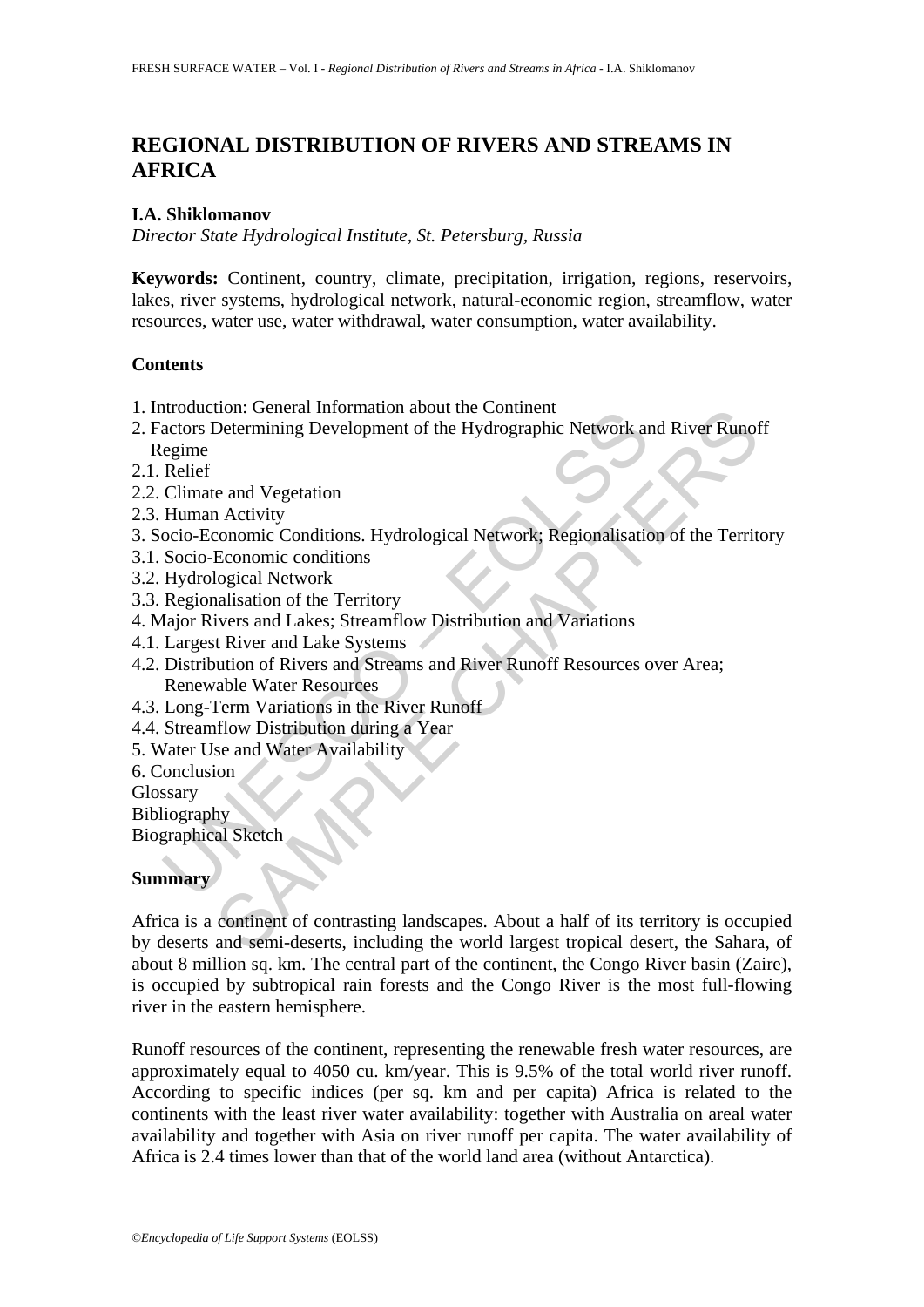Meanwhile, some of the world's largest lakes are on this continent (Victoria, Tanganyika, Nyasa) and the world largest reservoirs have been constructed there. Four (out of five) of the largest reservoirs are in Africa.

The extremely uneven spatial distribution of water resources is not coincident with the distribution of population and economics (i. e. fresh water demands). According to physiographic and economic conditions, the continent is divided into five physiographic and economic regions: Northern, Western, Central, Eastern and Southern Regions. Each region consists of 7 to 16 countries.

The most arid Northern Region has 4.5% of river water resources of the continent; water use in this region is equal to 51% of the total water use. The opposite situation is observed in the most humid Central Region where these values equal 46% and 1.2%, respectively.

If we consider water availability for population needs in these regions, we see that the present water availability in the Central Region is 5-7 times greater than that in the Eastern, Western and Southern Regions, and it is 44 times greater than that in the Northern Region. By 2025 it is possible to expect 1.5 times higher water use in Africa and halving of water availability, as a result of high population growth. Meanwhile, the extremely uneven spatial distribution of water availability would be largely unchanged.

Problems for future studies in the field of water resources include a more detailed study of river runoff formation and its use, more reliable assessment and forecast of future water use, investigation of the anthropogenic climate effects on water resources and on water availability, and development of multipurpose projects.

### **1. Introduction: General Information about the Continent**

e consider water availability for population needs in these region<br>encent water availability in the Central Region is 5-7 times great<br>etern, Western and Southern Regions, and it is 44 times greate<br>them Region. By 2025 it By.<br>
W.<br>
Sy.<br>
Sy.<br>
Sy.<br>
Sy.<br>
Sy.<br>
Sy. The central Region is 5-7 times greater than that in<br>
letter availability in the Central Region is 5-7 times greater than that in<br>
Vesterm and Southern Regions, and it is 44 times gre Africa is the second largest (after Eurasia) continent in the world. Its area, together with the adjacent islands, is 30.1 million sq. km (29.2 million sq. km without islands); Madagascar is the largest island (590 000 sq. km). The continent extends 8000 km from north to south and 7500 km from west to east (its northern part). Africa is situated northward and southward from the equator between  $37^{\circ}20'$  N and  $34^{\circ}52'$  S. If compared with Eurasia and North America, the configuration of the continent is simple, the coastal line is only slightly indented. The Gulf of Guinea, the largest gulf, is in the central part of the west coast; the largest peninsula, i. e. the Somali Peninsula is on the east (opposite) side of the continent.

There are more than 50 independent countries in Africa; most of them are developing countries and they gained their independence in the second half of the twentieth century. The Republic of South Africa (RSA) at the southern extremity of the continent is the only developed agricultural and industrial country. The following countries occupy large areas: Sudan (2 506 000 sq. km), Algeria (2 382 000. sq. km), Zaire (2 345 000 sq. km), Libya (1 760 000 sq. km), Chad (1 284 000 sq. km), Nigeria (1 267 000 sq. km). Most of these territories are occupied by sparsely populated deserts and jungle.

In 1995 the population of Africa was 750 million; the highest population number is in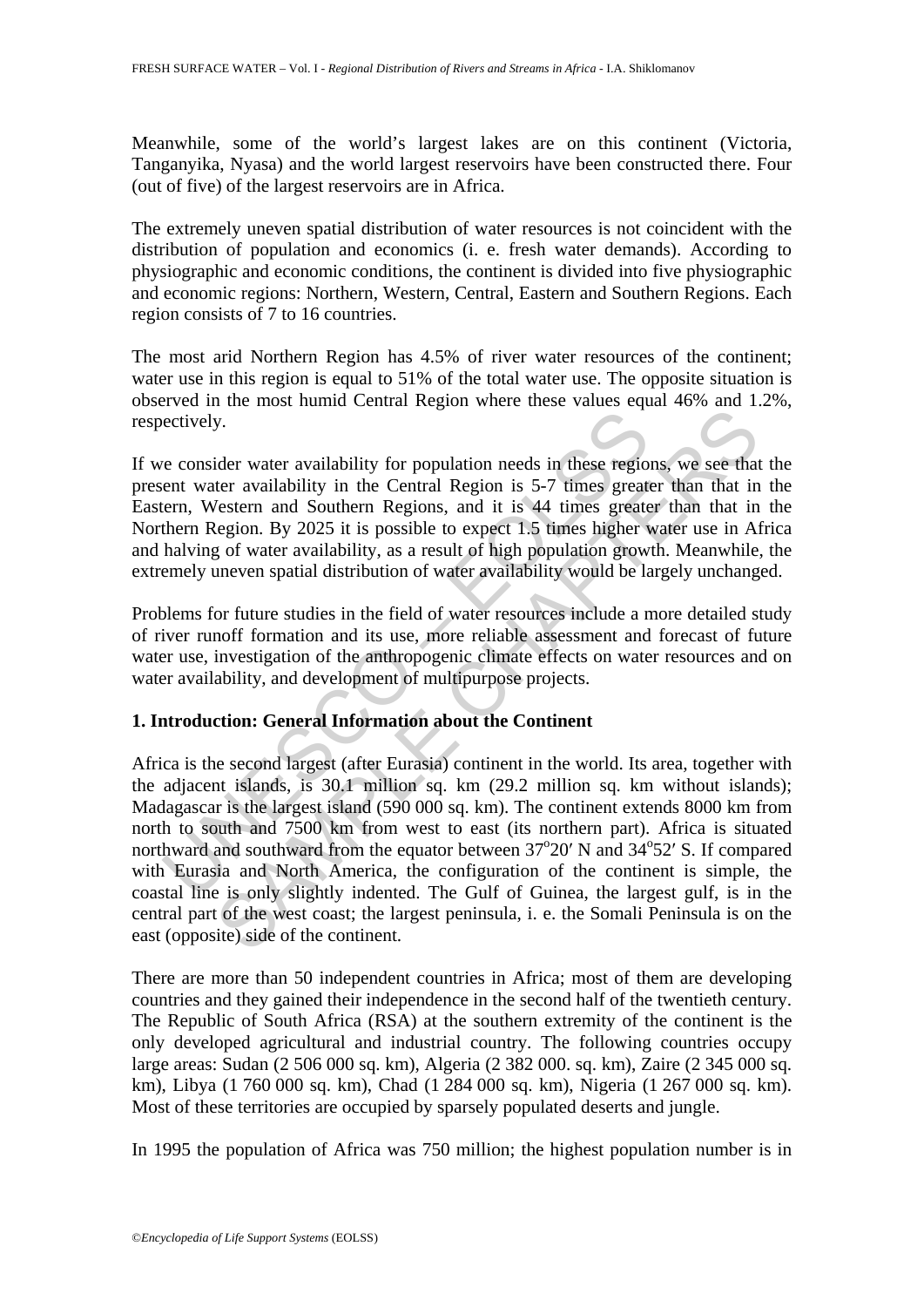Nigeria (112 million), Egypt (62.9 million), Ethiopia (55.0 million), the Democratic Republic of the Congo (43.9 million) and the RSA (41.5 million).

Due to its geographic situation near the equator, Africa receives much heat. Air temperatures are high all the year round; winter and summer mainly differ in conditions of moistening, i.e. rainy season in summer and dry season in winter.

Landscape contrasts are typical of Africa. Deserts and semi-deserts occupy about half of the continent, including the Sahara Desert, the world's largest tropical desert of about 8 million sq. km. Tropical rain forests are extending in the central part of the continent in the Congo River basin (Zaire).

Africa is rich in many different minerals; some of the mineral deposits are the world's largest.

## **2. Factors Determining Development of the Hydrographic Network and River Runoff Regime**

## **2.1. Relief**

The surface relief of Africa is gentler than that of the other continents. There are no high and extensive mountain ranges like the Cordilleras in North America, the Andes in South America or the Himalayas in Asia. Plains and plateaus prevail; lowlands are few.

The geology is characterized by slow movements and shifts of the Earth's crust. The results of these movements are upshifts formed on the margins of the continent, i. e. the Atlas Mountains in the north (the largest peak is 4165 m), the Drakensberg Mountains in the south (the highest peak is 3482 m), the Ethiopian Highlands (4620 m) and Mount Kilimanjaro (5895 m).

est.<br>
actors Determining Development of the Hydrographic Networ<br>
of Regime<br>
Relief<br>
surface relief of Africa is gentler than that of the other continents<br>
extensive mountain ranges like the Cordilleras in North Ame<br>
th Ame Determining Development of the Hydrographic Network and River<br>Determining Development of the Hydrographic Network and River<br>gime<br>experime<br>experiment and the controlleras in North America, the Ande<br>rica or the Himalayas in Plains and lowlands are widespread in the central part of the continent where they are surrounded by plateaus and look like bottoms of huge depressions. In the south, an extensive arid plateau contains the Kalahari Desert and the large Zambezi River; northward there is large Congo lowland occupied by the Congo river system. To the north of the Congo lowland there is the Chad basin with the endorheic Lake Chad in the centre. To the east of Lake Chad there is the White Nile river valley and to the west of the low-lying area contains the middle reaches of the Niger river. Lowlands occupy both continental and coastal areas.

Vast areas of Africa are occupied by deserts. The Sahara Desert extends from the Atlantic coast to the Red Sea shore. In the centre of this desert there are the Ahaggar Mountains, Tibesti Mountains and Darfur Plateau with the highest peaks at 3000 to 3500 m. The second largest desert is the Kalahari, which is 0.9 million sq. km, in the south of the continent.

The northern ranges of the Atlas Mountains were built during the formation of the young Alpine folding. The remaining area is related to the African Platform which is composed of Precambrian crystalline and metamorphic rocks. A meridional belt of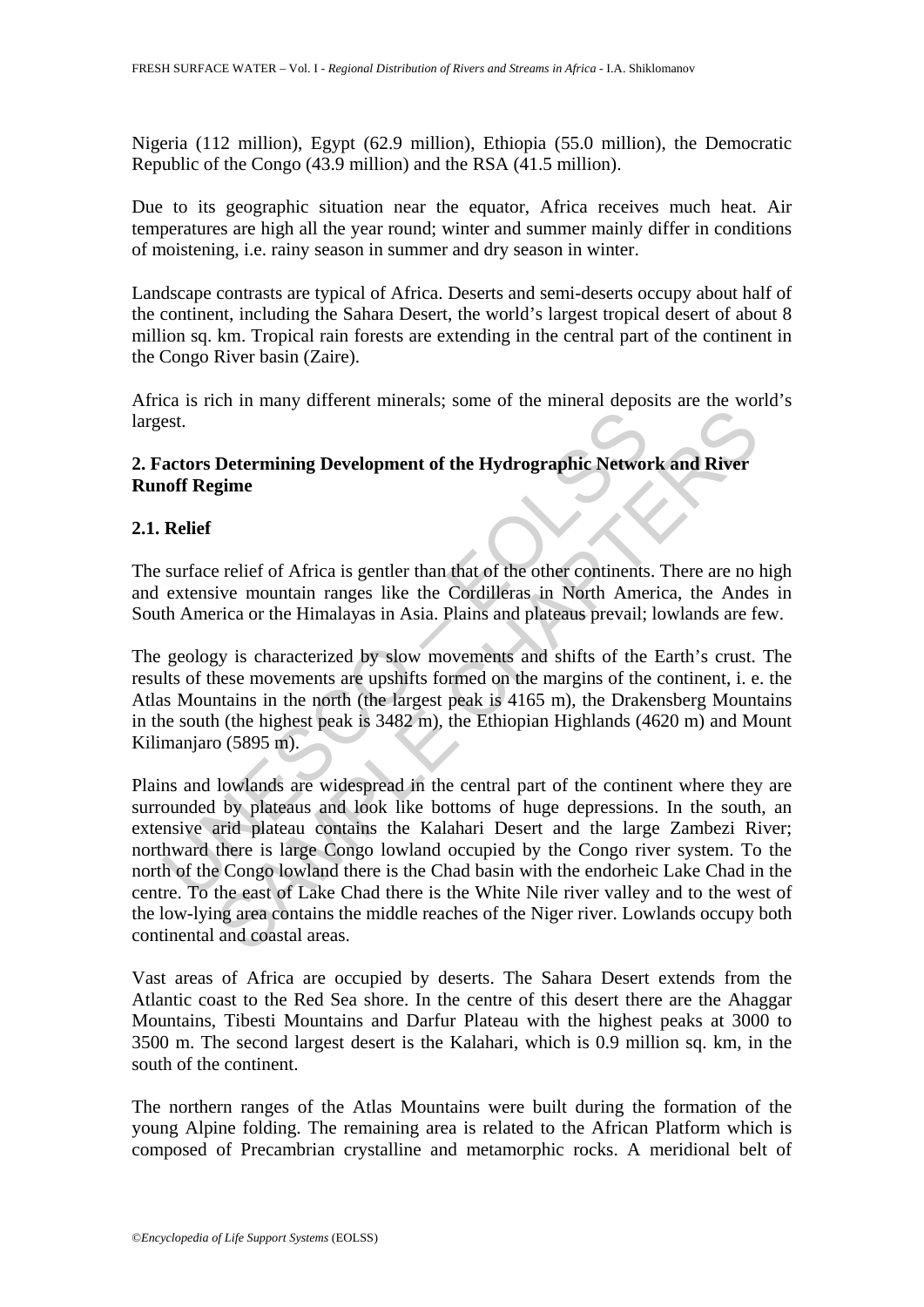faults extending from West Asia across the Red Sea and the eastern part of Africa intersects the eastern margin of the continent for a distance of more than 6000 km (the longest Rift Valley on the planet) to the Mozambique coastal plain (to the south of the Zambezi lower reaches). There are several deep hollows on the surface of this belt, in most of which large lakes were formed (Lake Victoria, Tanganyika, Nyasa, etc.). Active and extinct volcanoes rise high above along the faults line, e. g. the Kilimanjaro volcanic massif (with its highest peak of 5895 m) and Mount Kenya (5199 m). The mean elevation of Africa above the ocean level is 750 m.

### **2.2. Climate and Vegetation**

Climate characteristics, precipitation and air temperature in particular, are the major factors which determine (together with the relief) the river network density, areal distribution of rivers and streams, river runoff regime by months and seasons and extreme values.

Africa occupies three climate zones. Most of the continent is within the tropical latitudes; a minor part is within the equatorial belt. The northwest and southeast margins are within the subtropics. The continent receives much heat during the year; it is the continent with the highest mean annual air temperature, at about 20  $^{\circ}$ C.

ribution of rivers and streams, river runoff regime by months<br>eme values.<br>ca occupies three climate zones. Most of the continent is v<br>addes; a minor part is within the equatorial belt. The northwest and<br>within the subtropi 1 of rivers and streams, river runoff regime by months and seasons lues.<br>
lues.<br>
upies three climate zones. Most of the continent is within the trop<br>
minor part is within the equatorial belt. The northwest and southeast ma Africa extends north and south of the equator, so the seasons in the north and in the south are opposite: The summer period in the northern hemisphere corresponds to the winter period in the southern hemisphere, and vice versa. The temperature difference is insignificant, the nature and quantity of moistening, however, differs greatly during a year. A water deficit is observed on the major part of the continent; dry (winter) and wet (summer) seasons are quite distinctive on a large area but the duration of these seasons differs greatly.

The climate is constantly affected by high pressure areas, i.e. the Azores and South Atlantic anticyclones over the Atlantic Ocean and South-Indian anticyclone over the Indian Ocean. A transfer of tropical air by trade winds (northeast wind in the northern hemisphere and southeast wind in the southern hemisphere) is the main circulation process.

Total annual precipitation on most of the area within the equatorial latitudes exceeds 1000 mm/year; it tends to decrease in eastern regions where west winds transport less moisture. On the coast of the Gulf of Guinea and in the Congo River basin, precipitation exceeds 1500 mm/year. The wettest area in Africa (9600 mm/year) is here, at the foot of Mount Cameroon. Precipitation above 3000 mm/year occurs on the wind-exposed mountain slopes on the Atlantic coast in West Africa, in Liberia, Sierra Leone and on the east coast of Madagascar affected by southeast trade winds. A narrow stripe with water surplus during the whole year extends from the west coast (between the Niger river delta and the equator) across the middle part of the Congo river basin to the reef system in East Africa. The Somali Peninsula is the most arid region of the equatorial belt.

A permanent hot climate with air temperature of  $25{\text -}26$  °C during the year is observed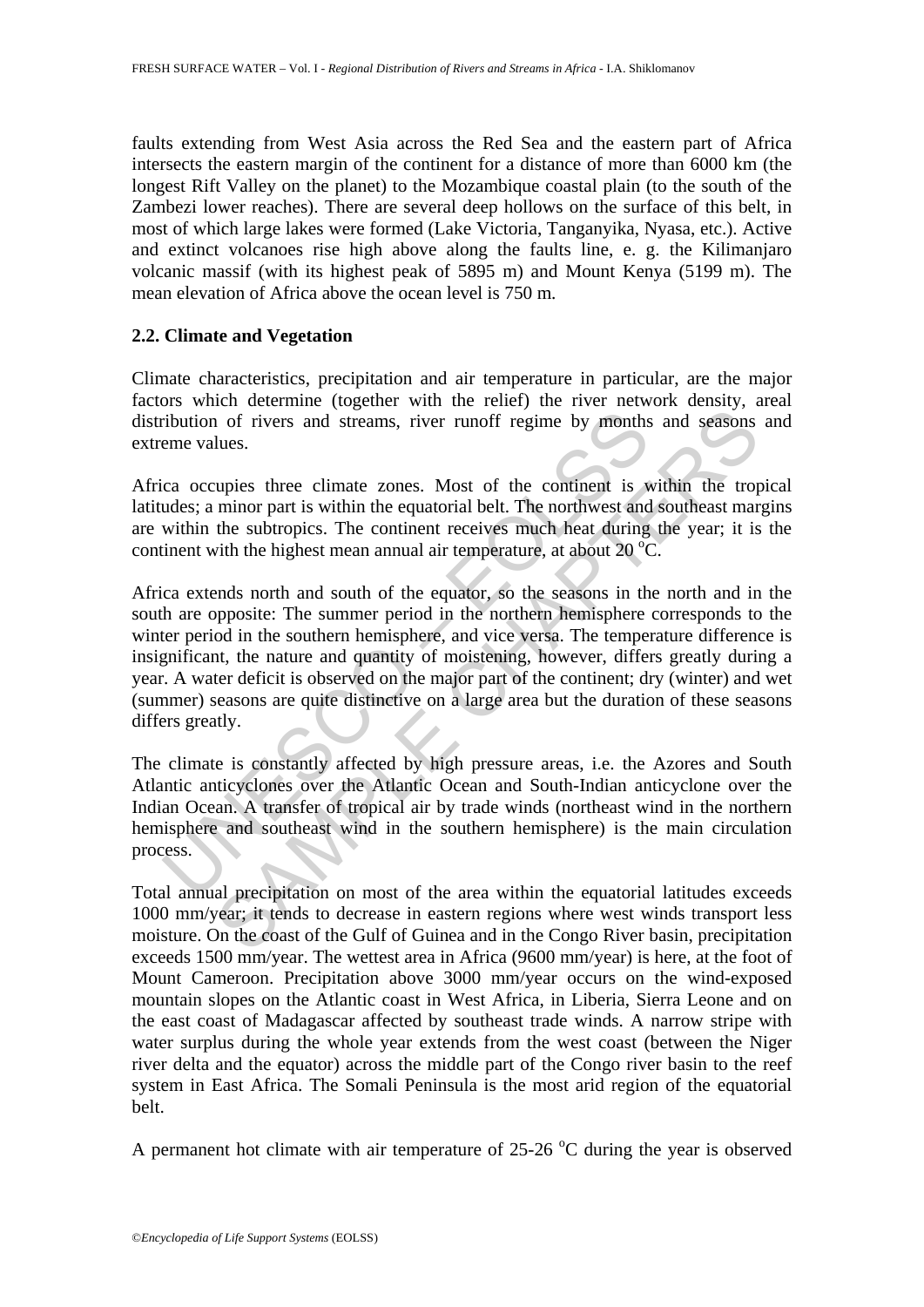on the coast of the Gulf of Guinea and in the Congo depression. Air temperature difference between the warmest and coldest months is from  $1\n-2$  °C to 4-5 °C. A cooler climate is observed in the highlands of east Africa; there are glaciers on the peaks of the highest mountains, i.e. Kilimanjaro and Kenya (the snow line is at an elevation of 4400- 5000 m).

Northward and southward the equatorial climate gradually turns into subequatorial (equatorial monsoons) with a wet summer and a dry winter. The duration of the dry winter season tends to increase from 2 months to 10 months. Annual precipitation tends to decrease from 1800 mm to 300 mm.

Northward of  $20^{\circ}$ N and southward of  $18^{\circ}$ S the climate is tropical; in the northern hemisphere it is very arid. In the Sahara Desert precipitation decreases to 100 mm/year and less. The eastern Sahara is the most arid region; precipitation in the Libyan and Nubian Deserts is 10-20 mm/year. Along the west coast of the Sahara Desert, the climate is oceanic with a relatively high air humidity. To the south of the equator the tropical belt is subdivided into three sectors, i.e. oceanic desert in the west, continental moderately dry and dry climate in the centre, marine climate with trade winds and summer precipitation maximum in the east.

In the tropics of North Africa the air temperatures are the highest on the continent. In summer in north Sudan and in the Sahara Desert mean monthly air temperatures vary within 30-32  $\textdegree$ C; in the day time the temperature rises to 40  $\textdegree$ C. The highest air temperature has been recorded in the Libyan Desert (57.8  $^{\circ}$ C). Dry air and a cloudless sky stimulate intensive heating of the underlying surface (in the deserts the sand temperature reaches  $70^{\circ}$ C). In winter northward and southward of the tropics, as well as in some mountain regions, frosts are observed.

less. The eastern Sahara is the most arid region; precipitation<br>ian Deserts is 10-20 mm/year. Along the west coast of the S<br>atate is oceanic with a relatively high air humidity. To the south<br>ical belt is subdivided into t The eastern Sahara is the most arid region; precipitation in the Libyan check the eastern Sahara is the most arid region; precipitation in the Libyan coceanic with a relatively high air humidity. To the south of the equat On the west coast of the Sahara Desert and in Namibia, deserts are formed adjacent to oceans with lower air temperatures than the inland continental areas (the Namib Desert with precipitation of 25 mm/year in places, is the driest area in Africa south of the equator). Moistening of the surface by dew and fogs in the main source of moisture in these deserts. In summer the air temperature on the Mediterranean coast is usually 20-25 C; in winter it is  $10-15\,^{\circ}$ C. On the summits of the Drakensberg Mountains (in the far south of the continent) frontal cyclones in winter cause severe snowfalls; frosts may attain  $-6^{\circ}$ C.

The margins of Africa are in the subtropical belt. In the north, the climate is Mediterranean, with rain occuring during the cold season. In the Atlas Mountains and in Sinai there are places with snow coverage; the air temperatures falls below  $0^{\circ}$ C. Air humidity in the coastal areas tends to a gradual decrease with increase of distance from the Atlantic coast eastward; precipitation tends to decrease, too (from 500-1000 mm/year in Morocco and Algeria to 100-250 mm/year in Egypt). In the southern hemisphere the Mediterranean type of climate is observed in the southwest only; eastward a summer precipitation maximum is observed. In general, precipitation is quite sufficient here; heavy rains (to 2000 mm) fall on the wind-exposed slopes of the Drakensberg Mountains and in the mountains of Madagascar.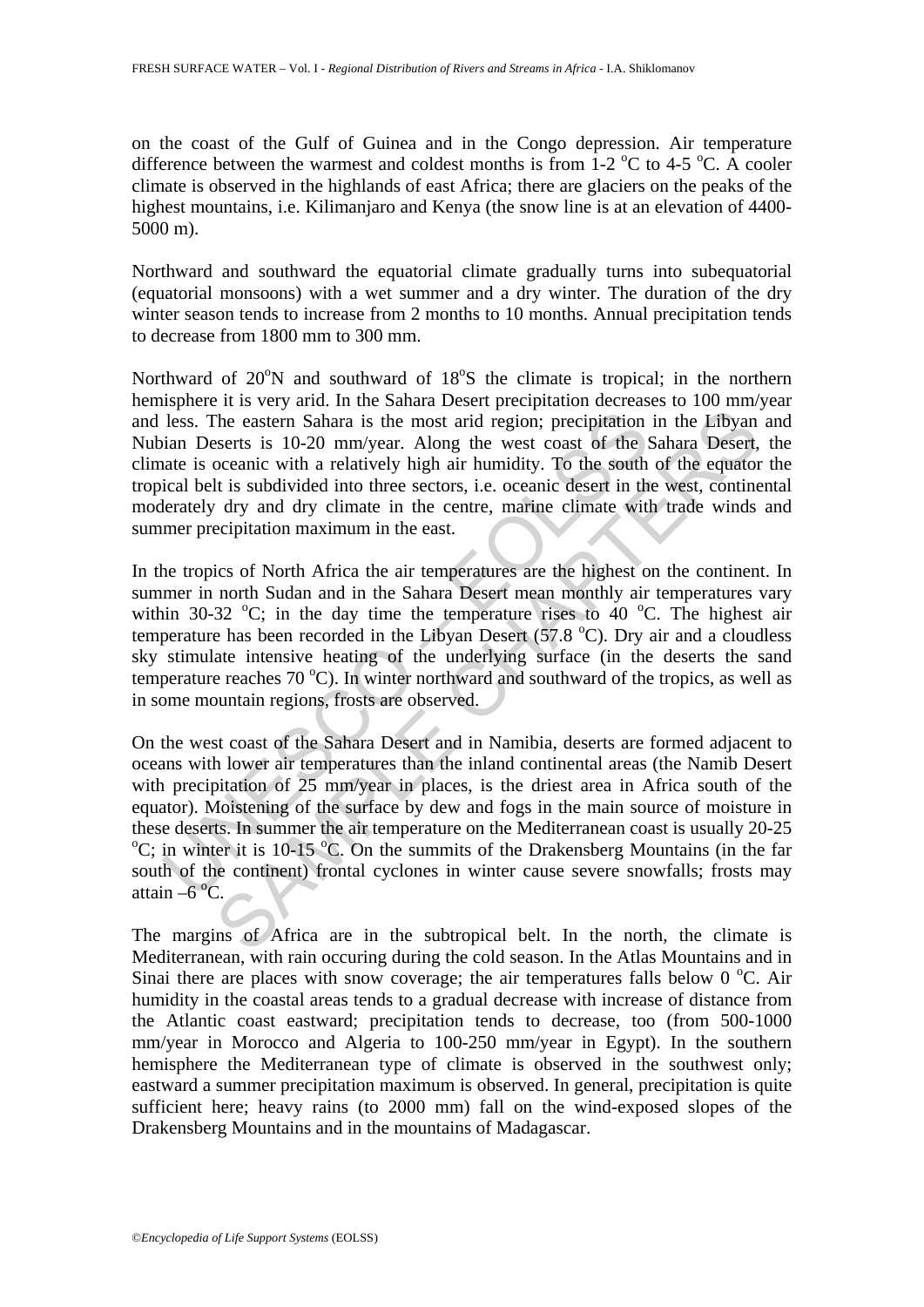Periodically repeated droughts are typical of the continent. Of particular note is the droughts in the so-called Sudan-Sahelian zone south of the Sahara Desert as a wide stripe occupied by 15 countries. The most severe droughts were observed in this zone during 1968-1973 and in the 1980s. The drought in 1969-1973 resulted in an advance of the south Sahara boundary 350-500 km southward and a significant shift of plant zones (desertification of savannas, savannisation of forests).

At present, savannas occupy about 33% of the territory of Africa; deserts and semideserts occupy 40%. The other territories (about 27%) are occupied by forests and thin forests. In general, tropical vegetation prevails in Africa. Non-tropical species grow on small areas—in the far north, in the far south and in high mountains. In areas with wet and hot climate, equatorial and tropical evergreen and mixed rain forests grow. The largest forest areas are concentrated on the coast of the Gulf of Guinea and in the Congo River depression. More than 3000 tree species grow in the rain forests of Africa. The trees are 40-50 m high. Bushes do not usually grow, and the grass cover is thin.

Southward and northward of the equatorial and tropical rain forests, as precipitation tends to be lower and the dry period tends to be longer (to 2 or 3 months) periodically rain tropical forests are extending.

Dry forests, light forests and shrubs occupy vast areas in South Africa (to 20 °S) mainly on high plateaus where the dry period is 5 to 7 months long. Trees are 7 to 25 m high, and evergreen undergrowth is available.

er depression. More than 3000 tree species grow in the rain fores are 40-50 m high. Bushes do not usually grow, and the grass cov<br>thward and northward of the equatorial and tropical rain forests to be lower and the dry per session. More than 3000 tree species grow in the raim forests of Africa.<br>-50 m high. Bushes do not usually grow, and the grans cover is thin.<br>and northward of the equatorial and tropical rain forests, as precipital<br>lower a Depending on the duration of the rainy season and amount of precipitation, savannas are subdivided into rain high-grass savannas, arid low-grass savannas and tropical semidesert zones, regularly replaced northward of the equator. To the south of the equator, dry forests, thin forests, shrub communities and tropical semi-desert zones are widespread.

The plant cover of deserts greatly depends on the specific features of the ground. In the Sahara Desert thin tree and bush species with deep roots grow in rocky deserts. Pebble deserts and shifting sandhills have no vegetation. In the deserts of South Africa plants with succulent leaves and stems prevail.

Mediterranean plant species are observed in North Africa within the Atlas Mountains and on a narrow coastal strip from Tunisia to the Nile rivermouth. Subtropical sclerophylous evergreen forests are widespread here.

The distribution of vegetation is closely connected with the moistening of territories. Rain evergreen tropical and equatorial forests occur in areas with heavy precipitation (exceeding 2000 mm) evaporate about 1000 mm/year. These are favourable factors for river runoff formation and the hydrographic network is best developed here.

### **2.3. Human Activity**

Human activity associated with the use of water bodies for construction of reservoirs, canals and different structures for water intake and discharge may cause great changes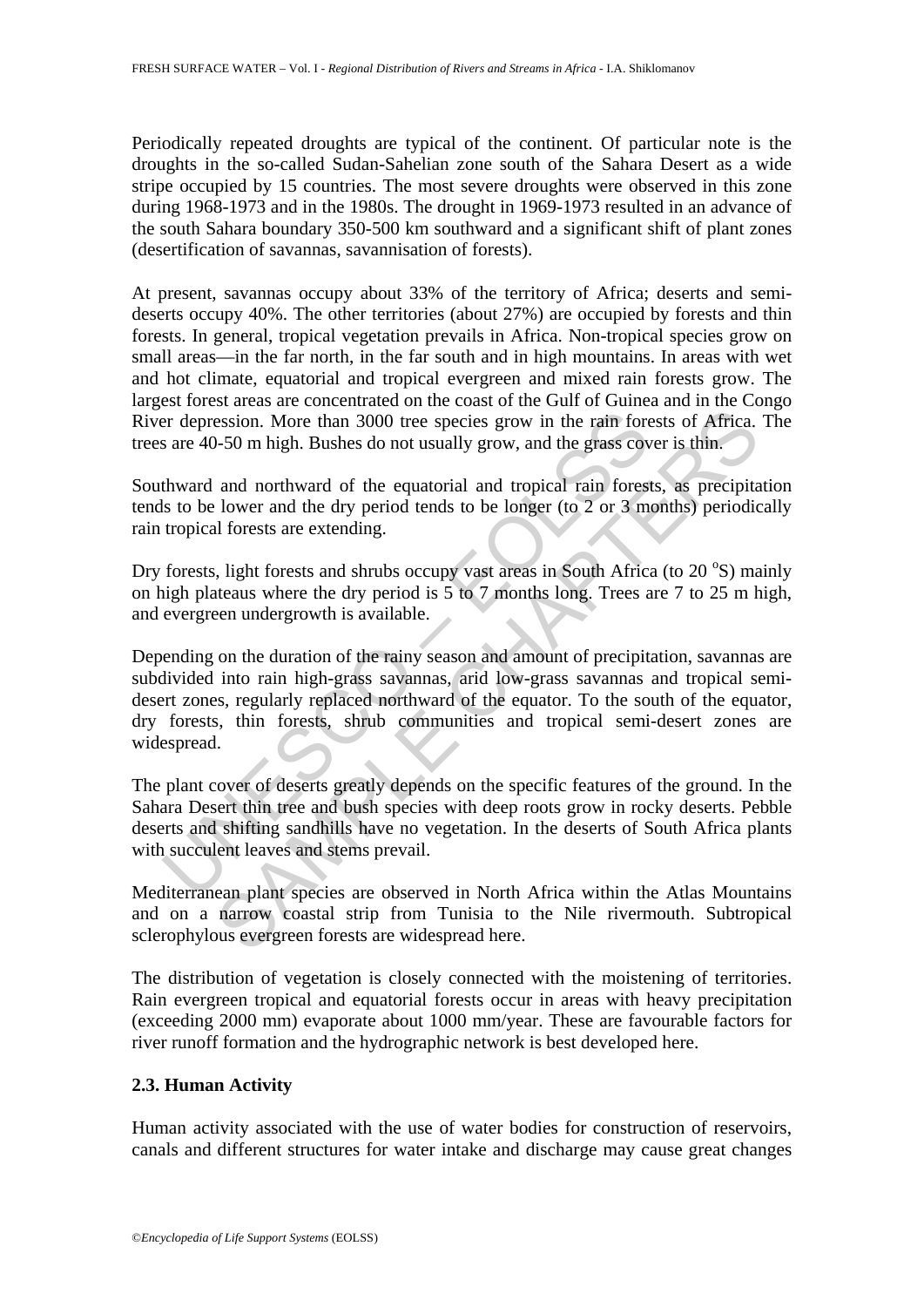in the hydrographic network and river runoff regime.

Reservoirs are an important component in the hydrographic network in Africa. Before the 1950s there were no large reservoirs in Africa; during 1954-1977 the world's largest reservoirs were constructed on this continent. Four (out of five) of the largest reservoirs are in Africa, including Lake Victoria, where the Owen Falls dam was made. Data on the largest reservoirs of Africa are given in Table 1.

| <b>Reservoir</b>               | Country                    | <b>Basin</b>  | Year of filling up | Capacity, $km3$ |
|--------------------------------|----------------------------|---------------|--------------------|-----------------|
| Owen Falls (Lake)<br>Victoria) | Uganda, Kenya,<br>Tanzania | Victoria-Nile | 1954               | 205             |
| Nasser                         | Egypt                      | Nile          | 1970               | 169             |
| Kariba                         | Zambia.                    | Zambezi       | 1959               | 160             |
| Volta                          | Zimbabwe                   | Volta River   | 1965               | 148             |
| Cabora Bassa                   | Ghana                      | Zambezi       | 1977               | 62              |
| Kossou                         | Mozambique                 | Bandama       | 1972               | 28              |
| Suanity                        | Côte d'Ivoire              | Konkure       | 1961               | 17.2            |
| Kainji                         | Guinea                     | Niger         | 1968               | 15              |

Table 1. Principal reservoirs of Africa

Karba Zambaix, Zambaix 1959<br>
Volta Zimbabwe Volta River 1965<br>
Cabora Bassa Ghana Zambezi 1977<br>
Kossou Mozambique Bandama 1972<br>
Suanity Côte d'Ivoire Konkure 1966<br>
Kainji Giunea Niger<br>
Table 1. Principal reservoirs of Afric Thankin, Zambezi 1959<br>
Ita<br>
Ita Zimbabwe Volta River 1965 160<br>
Ita<br>
Bassa Ghana Zambezi 1977 62<br>
Sou Mozambique Bandama 1972<br>
ity Côte d'Ivoire Konkure 1961 17:2<br>
inj Côte d'Ivoire Konkure 1961 17:2<br>
inj Giunea Niger 1968 At present in Africa about 20 very large reservoirs are under operation or construction with a capacity of more than  $5 \text{ km}^3$  and more than 100 reservoirs with capacity exceeding 100 million  $m^3$ . The total capacity of the reservoirs exceeds 1000 km<sup>3</sup> which is about 20% of the capacity of all the reservoirs in the world. The greatest number of reservoirs has been constructed in the RSA, then Morocco and then Algeria. But the reservoirs in these countries are not large; the largest reservoirs have been constructed in the countries listed in Table 1.

In general, reservoirs are made for power generation because the power-generation resources are great in the rivers of Africa. Africa is the second continent (after Asia) in the world according to this factor. The Congo and Zambezi Rivers have the greatest capacity for power generation. R reservoirs are also used for irrigation, flood control, water supply and fishery.

Large reservoirs greatly affect the hydrological river regimes, increasing possible use of river runoff and providing flood control. Being located in a region of hot and dry climate, however, the reservoirs may greatly reduce the total water resources in rivers due to intensive evaporation from water surfaces. This is very important in Africa because practically all large and mid-sized reservoirs are made in plains and on plateaus and their water surfaces are significant. Only in RSA, Morocco and Algeria have reservoirs been constructed in mountain areas.

According to the character of river runoff control, most African reservoirs are of seasonal, weekly and daily storage. Among reservoirs of carry-over storage, the Nasser Reservoir in the Nile River must be mentioned; it was made in the 1970s and its importance for the economy of Egypt is great.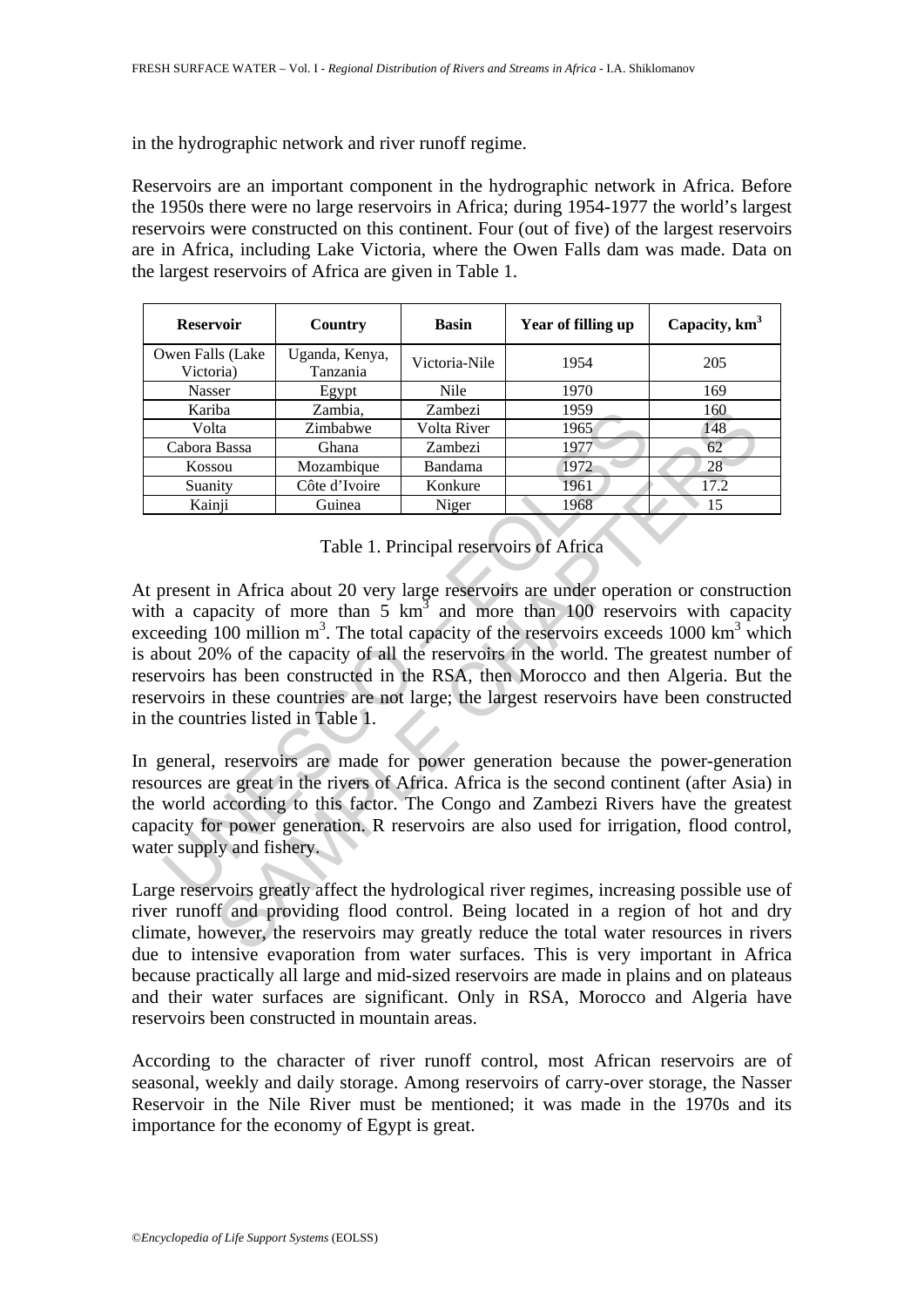Not only reservoirs, but a great number of canals have been constructed for irrigation, urban water supply and navigation. Irrigation development is accompanied by construction of numerous canals, which require much water. The present irrigated lands in Africa occupy more than 12.4 million ha and this requires  $140 \text{ km}^3/\text{year}$  of fresh water; the major portion of this is diverted from rivers, lakes and reservoirs and delivered to the fields by canals. The most extensive irrigated lands are in Egypt (more than 3.3 million ha), Sudan (1.9 million ha), RSA (1.3 million ha), in Morocco (1.2 million ha) and on Madagascar (1.1 million ha). Irrigation development is quite intensive on the continent; during the last 30 years irrigated lands have increased threefold. There is some ground to assume that in future irrigation development will be intensive, too. This is explained by the following factors: very rapid population growth and difficult climate conditions; on most of the continent cultivation cannot be practiced without irrigation.

Construction of multipurpose water management systems including reservoirs and canals for river runoff redistribution in time and space (including between different river basins) is the most effective means of management for the hydrographic network.

Exercise of multipurpose water management systems includials for river runoff redistribution in time and space (including between the new star effective means of management for the hydrograph largest multipurpose water man mann of multipurpose water management systems including reservoirs<br>iver runoff redistribution in time and space (including between different<br>the most effective means of management for the hydrographic network.<br>
t multipurp The largest multipurpose water management system in Africa with water transfers is under operation in RSA. This complicated hydraulic system consists of a reservoir, canals, tunnels, and pumping stations; it connects the Orange and Limpopo Rivers and other coastal rivers and it is intended to improve water supply of industrial centres and irrigation development. The amount of water transferred by this system is 3 or 4  $km<sup>3</sup>/year$ , and the distance it is transferred is several hundreds of kilometers.

# TO ACCESS ALL THE **32 PAGES** OF THIS CHAPTER, Visit: http://www.eolss.net/Eolss-sampleAllChapter.aspx

#### **Bibliography**

- - -

Avakian A.B., Saltankin V.P. and Sharipov V.A. (1987). *Reservoirs*. Mysl. 324 pp. Moscow. [Data on reservoirs in countries and on continents; reservoirs effect on the environment and socio-economic conditions] (in Russian).

Gleik P.H. (1998). *The World's Water. The Report on Fresh Water Resources*. Island Press. p. 307. Washington. [Problems of fresh water use in the world; statistical data on water resources, socioeconomic factors and the results of fresh water use in different countries of the world]

Korzoun V.I. (ed.) (1978). *World Water Balance and Water Resources of the Earth*. UNESCO. p. 663 [Analysis of data by water balance components for continents, oceans, and the Globe as a whole; areal distribution and dynamics in time]

Shiklomanov I.A. (2000). Appraisal and Assessment of World Water Resources. *Water International. March. Volume 25, No 1*, IWRA, p. 11-33 [Brief results and conclusions on assessment of the dynamics of renewable water resources and water use in the world]